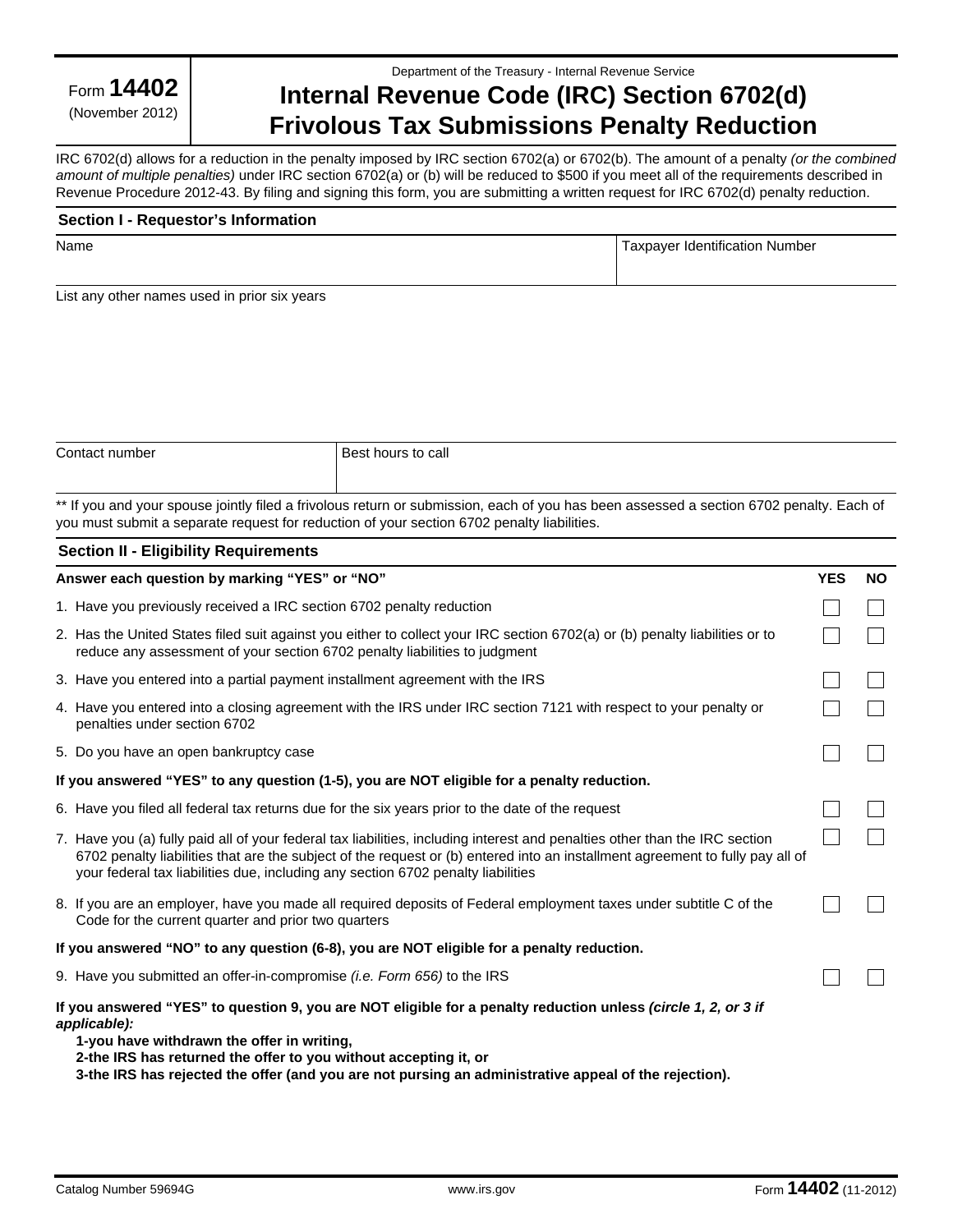# **Section III - Payment Information** *(minimum payment is \$250.00 unless you are in compliance with a full payment installment agreement)*

|                      |                                                                         |                                                                                                                    |              | <b>YES</b> | NO. |
|----------------------|-------------------------------------------------------------------------|--------------------------------------------------------------------------------------------------------------------|--------------|------------|-----|
|                      |                                                                         | 1. Have you made an electronic payment or included a payment of at least \$250 (and up to \$500) with this request |              |            |     |
| Amount enclosed      | Check number                                                            | Electronic payment amount                                                                                          | Payment date |            |     |
|                      | 2. Have you entered into an approved installment agreement with the IRS |                                                                                                                    |              |            |     |
| penalty liabilities. |                                                                         | If you answered "NO" to both questions 1 and 2, then you will NOT receive a reduction of your section 6702         |              |            |     |

# **Section IV - Request For Penalty Reduction Relief**

Requested Penalty Reduction

Tax form number(s)

Tax year(s)

#### **Section V - Declaration Under Penalties Of Perjury**

I understand and agree that if a reduction is granted, I will not be entitled to another reduction if the IRC section 6702 penalty is assessed again.

If I am under an installment agreement, I understand that if I meet all the requirements and my request for reduction is approved, the penalty or penalties will be reduced only upon completion of all payments required to satisfy all outstanding tax liabilities other than the section 6702 penalties that exceed \$500 and are the subject of this request. In addition, if prior to completion of these payments, I am declared in default of an installment agreement, the penalty will not be reduced.

I understand that any request for reduction of my section 6702 penalty liabilities will be rejected if it does not meet all of the conditions of Revenue Procedure 2012-43, asserts positions identified as frivolous under section 6702(c), or is determined to have been made with an intention to delay or impede tax administration. I understand that I will be notified of the rejection and that I cannot appeal the rejection of my request to the IRS Office of Appeals for any reason. If my reduction request is rejected, I understand that any payment submitted with this request will be applied against any outstanding section 6702 penalty liability due.

Under penalties of perjury, I declare that I have filed all returns (including any accompanying schedules and statements) and paid or entered into a full payment installment agreement to pay all taxes and liabilities as described in Revenue Procedure 2012-43. To the best of my knowledge and belief, the information on this form is true, correct, and complete.

| Signature |                                                    | Date signed |
|-----------|----------------------------------------------------|-------------|
|           |                                                    |             |
|           | Balances Antiqued Bournards Barbardon, Antibiotics |             |

#### **Privacy Act and Paperwork Reduction Act Notice**

We ask for the information on this form to carry out the Internal Revenue Laws of the United States. Section 6702(d) and Revenue Procedure 2012-43 describe the conditions under which you may request a reduction of assessed section 6702 penalty liabilities. Section 6109 requires that you provide your taxpayer identification number (TIN). You may use Form 14402 to request a section 6702 penalty reduction. You are required to provide the information requested on this form only if you wish to have your unpaid section 6702 penalty liabilities reduced. We need this information to ensure that you have met the requirements of section 6702(d) and Revenue Procedure 2012-43. If you do not provide this information, your request will be denied. You may be subject to civil and criminal penalties if you provide false or fraudulent information.

We may disclose this information to the Department of Justice for civil or criminal litigation, and to cities, states, and the District of Columbia for use in administering their tax laws. We may also disclose this information to other countries under a tax treaty, to Federal and state agencies to enforce Federal nontax criminal laws, or to Federal law enforcement and intelligence agencies to combat terrorism. Generally, tax returns and tax return information are confidential, as required by section 6103.

You are not required to provide the information requested on a form that is subject to the Paperwork Reduction Act unless the form displays a valid OMB control number. Books or records relating to a form or its instructions must be retained as long as their contents may become material in the administration of any Internal Revenue law.

| The time needed to complete this form will vary depending on particular circumstances. The estimated average time is: |
|-----------------------------------------------------------------------------------------------------------------------|
|                                                                                                                       |
|                                                                                                                       |
|                                                                                                                       |

Copying, assembling, and sending the form to the IRS….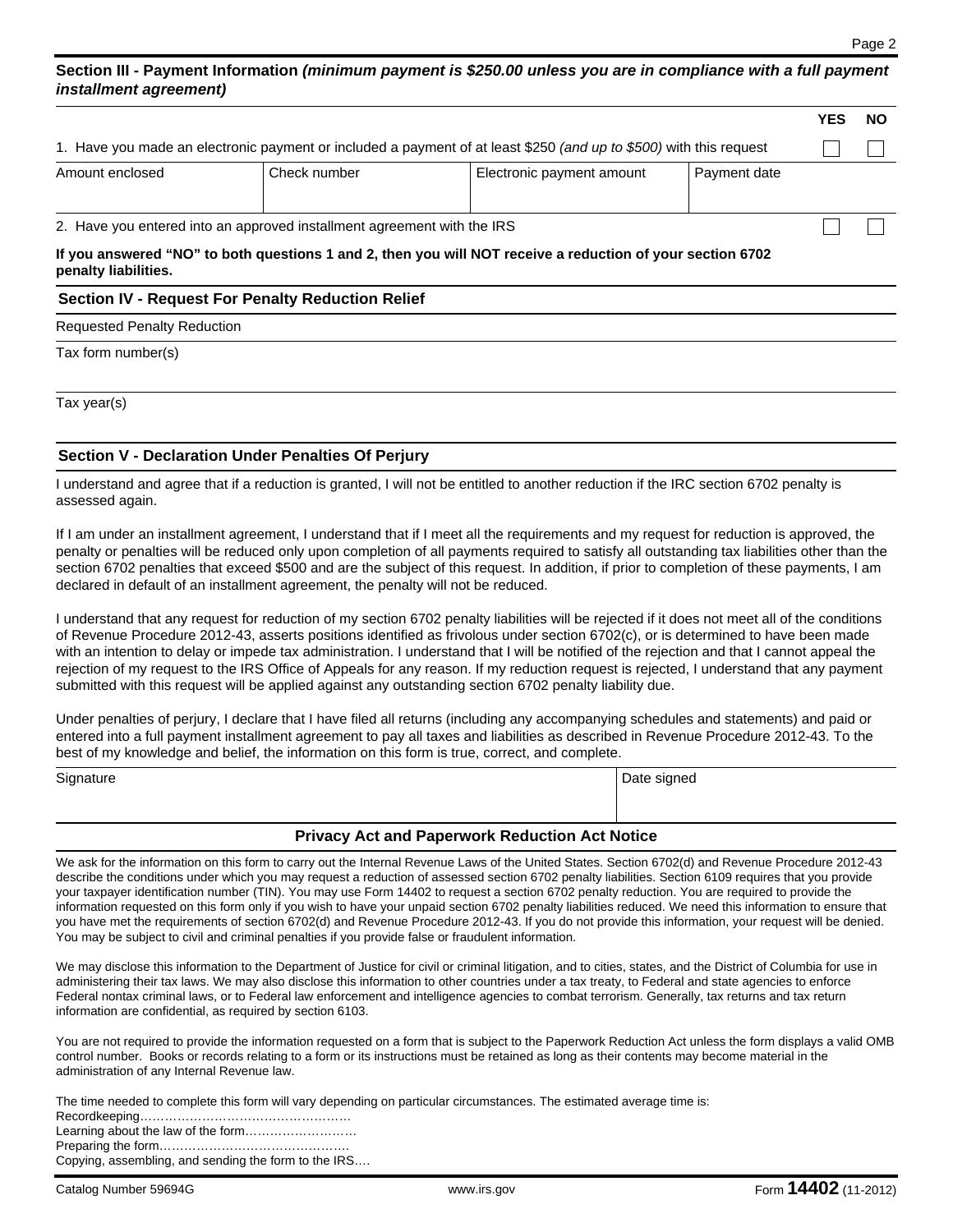# **Instructions for Form 14402, Internal Revenue Code (IRC) Section 6702(d) Frivolous Tax Submissions Penalty Reduction**

### **General Instructions**

#### **Purpose of Form**

Use Form 14402 to request a reduction in your unpaid section 6702 penalty liabilities. Section 6702(d) of the Internal Revenue Code authorizes the Internal Revenue Service (IRS) to reduce the amount of the frivolous tax submissions penalty assessed under section 6702(a) or (b) if the IRS determines that a reduction would promote compliance with and administration of the Federal tax laws. Revenue Procedure 2012-43 describes the requirements you must meet to qualify for reduction.

The Service will treat a written statement that includes the same information prescribed by Form 14402 and these instructions as the submission of Form 14402 if the statement is filed in accordance with Revenue Procedure 2012-43 and these instructions.

Do not use Form 14402 if you want to challenge the merits of a section 6702 penalty assessment. Other procedures may be available to challenge the merits, such as paying the penalty and filing a refund claim or raising the issue in a Collection Due Process hearing.

Do not use Form 14402 to request a refund of any section 6702 penalty liabilities that you have already paid in full or in part. If you have fully paid any assessed section 6702 penalty liabilities, you are not eligible for reduction.

#### **Who Can File**

Any person may use Form 14402 to request a reduction of any unpaid section 6702 penalty liabilities.

#### **Where to File**

To request a reduction of your unpaid section 6702 penalty liabilities, you must mail a completed Form 14402 to the following address.

Internal Revenue Service Frivolous Return Program 1973 N Rulon White Blvd. M/S 4450 Ogden, UT 84404

#### **Specific Instructions**

**Section I – Requestor's Information.** You must provide your name, Social Security Number (SSN) or other Tax Identification Number, and contact information so we can access your account and contact you if we need to clarify any of the information you provide on the form.

**Section II – Eligibility Requirements.** You must check either "YES" or "NO" to every question in this section to determine whether you meet the requirements described in Revenue Procedure 2012-43.

#### **Question 1**

If we have previously reduced any of your section 6702 penalty liabilities, then you are not eligible for another reduction of any section 6702 penalty liabilities.

#### **Question 2**

If the United States has filed suit against you either to collect your section 6702 penalty liabilities or to reduce any assessment of your section 6702 penalty liabilities to judgment, then you are not eligible for a section 6702 penalty reduction. Unless you have been served a complaint filed by the Department of Justice in United States District Court to collect your unpaid tax liabilities, you should check "NO" to this question.

#### **Question 3**

If you have entered into a partial payment installment agreement with us, then you are not eligible for a section 6702 penalty reduction because successful completion of the agreement will result in you paying less than the full amount of your federal tax liabilities. All taxpayers are expected to immediately pay their tax liabilities in full. When immediate payment is not possible, we may enter into agreements under section 6159 that allow taxpayers to pay their tax liabilities in installments over a prescribed period of time. Generally, we have ten years to collect tax liabilities after they are assessed. If taxpayers cannot fully pay their liabilities before this collection statute of limitations period expires, we may enter into partial payment installment agreements that allow taxpayers to pay as much of their tax liabilities as possible.

#### **Question 4**

If you have entered into a closing agreement with the IRS under section 7121 (for example, Form 906, Closing Agreement on Final Determination Covering Specific Matters) with respect to your section 6702 penalty liabilities, then you are not eligible for a section 6702 penalty reduction.

#### **Question 5**

If you have an open bankruptcy case, then you are not eligible for a section 6702 penalty reduction. A bankruptcy case is considered open from the date you file a bankruptcy petition to the date the case is dismissed or you receive a discharge.